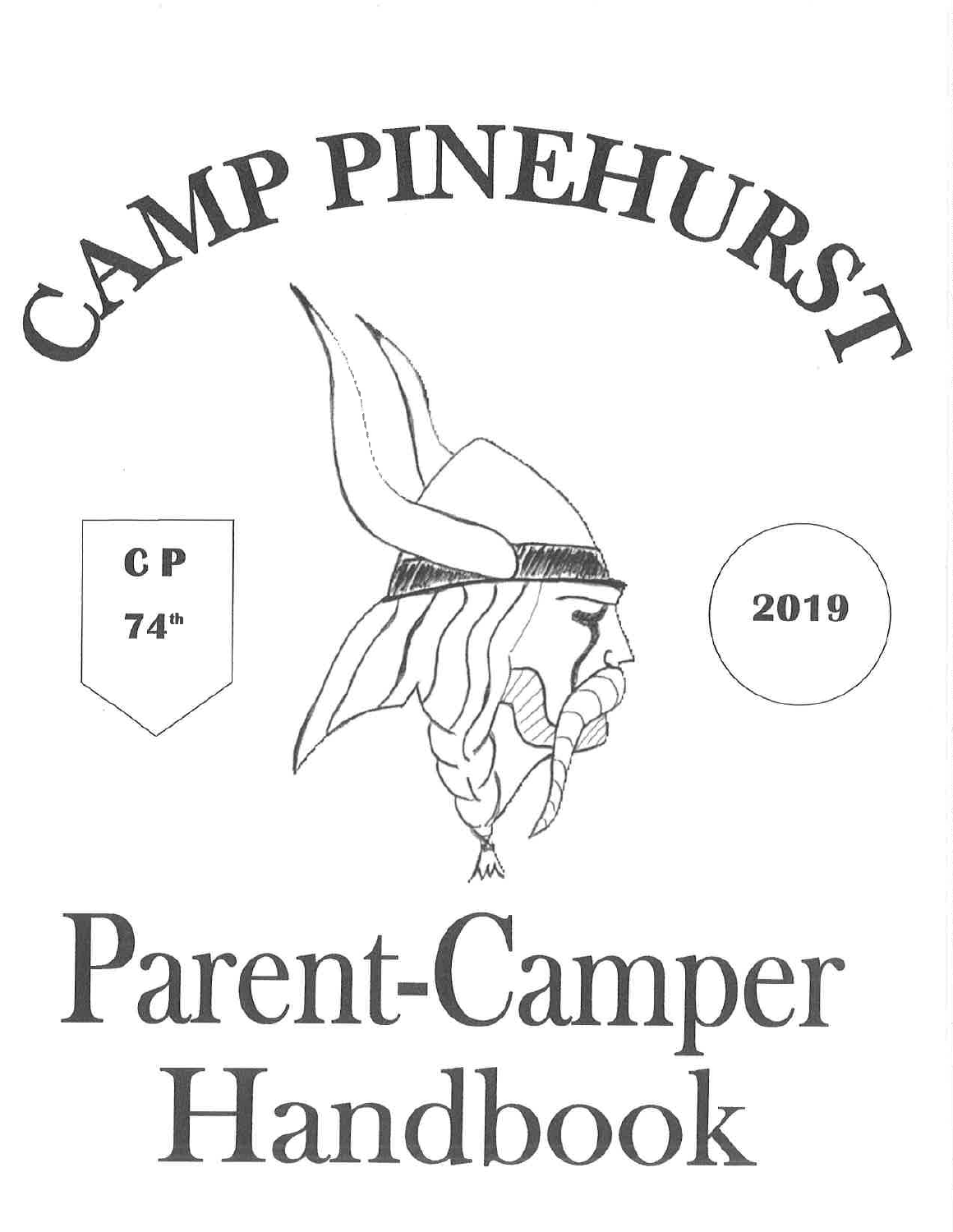#### **Camp Pinehurst Summer Camp for Boys and Girls**

#### **Table of Contents**

- 2 Letter with Checklist
- 3 Arrival and Departure Times
- 3 Daily Photos
- 3 Making Tuition Payments
- 4 Medical Form Requirements
- 4 Summer Addresses and Travel Plans
- $4 Uniform$
- 5 Camp Policies and Mail Ideas
- 6 Camper Permissions (Blue)
- 7 Packing List
- 8 Air Travel Arrangements (Orange)
- 9 Directions to Camp Pinehurst

Parent Permission Form for Self-Administered Emergency **Medication AND Physician's Form for Medications (if applicable** for individual camper)

CAMP PINEHURST MEDICAL FORM (Please complete and sign!!)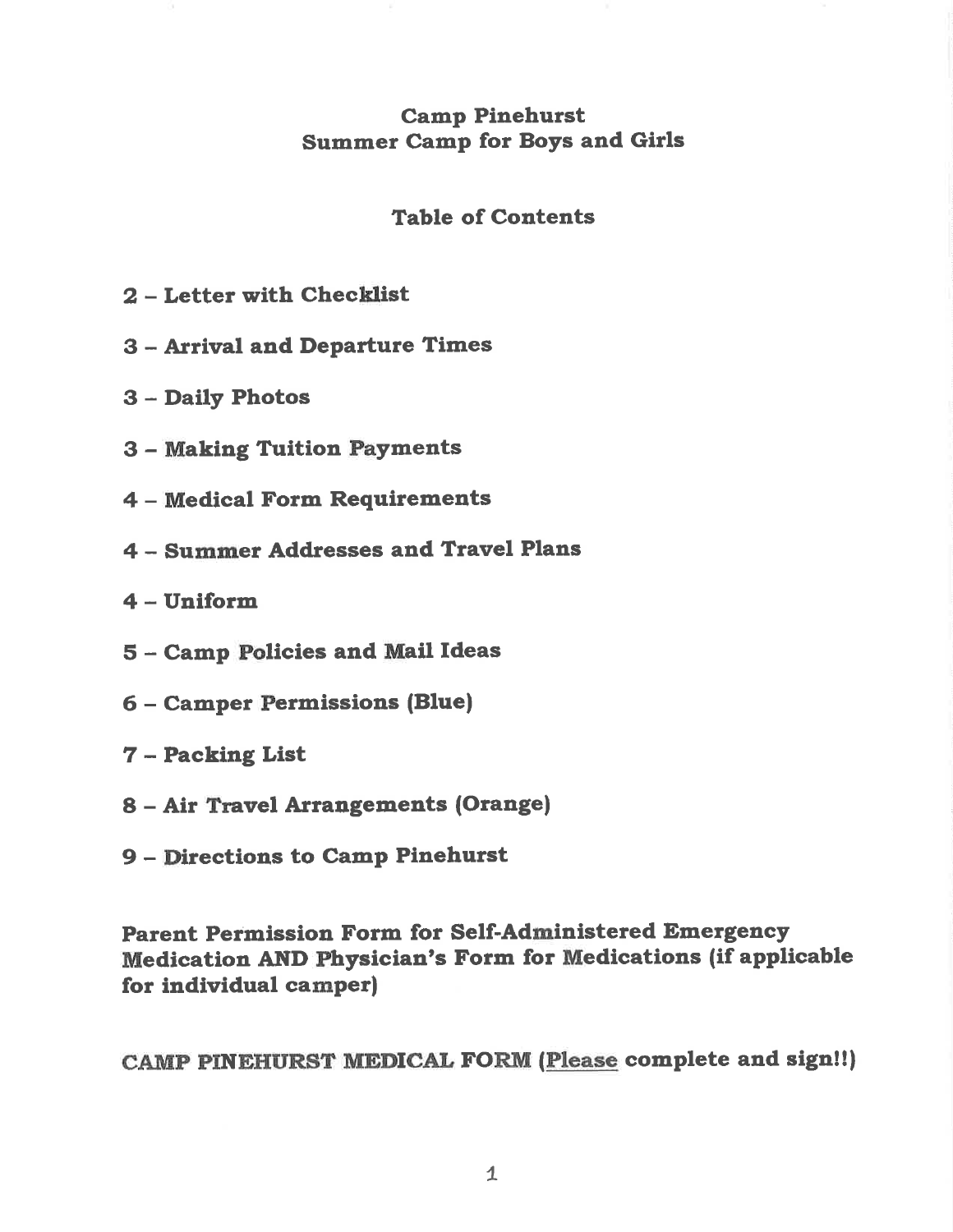

Free Mill For Peter SE & MPS C. HARREY OF MIS

Camp Pinehurst<br>Summer Camp for Boys and Girls

23 Curtis Road Raymond Maine 04071 Telephone: 207-627-4670 FAX: 207-627-4793 www.camppinehurst.com director@camppinehurst.com

作用 下宫 AP & MALDIN CLYN THE PROGRESSIT Toppenetrat Att SOL + ELEMENT 207027-45.71

MR & MRS JOHN J CHRIST R 12 CIOSR LANE **TRASHOA, NEW HAMPSHIRE OVIGS** TAXISTIN HOND BER 880 6287

2019 Season

Dear Camp Pinehurst Campers and Families,

Thank you for joining us for Camp Pinehurst's 74th Season! We are so excited to spend the summer with our campers and staff in beautiful Maine!

Handbook includes answers to frequently asked questions, a packing list and medical forms. Please know that we are available by phone or email, and Elizabeth can help with any concerns about packing or uniforms!

If you have any questions, please send us an email (director  $@$  camppine hurst.com) or give us a call  $(603-880-6287)$  for Jack & Elizabeth during the school year and 207-627-4670 for all four directors during the summer). We are more than happy to help! We want your kids to have a wonderful experience!

Your friends and directors,

John & Jean Curtis Jack & Elizabeth Curtis

| <b>Checklist:</b><br>- Make tuition payments, please.                   |
|-------------------------------------------------------------------------|
| - Order uniforms from AmeraSport, please.                               |
| - Mail signed medical forms and current physical with                   |
| <b>immunizations</b> before your camper(s) arrive at Pinehurst, please. |
| - Send summer travel plans with emergency phone numbers if              |
| applicable, please.                                                     |
| - Read camp policies and send signed blue permission form, please.      |
|                                                                         |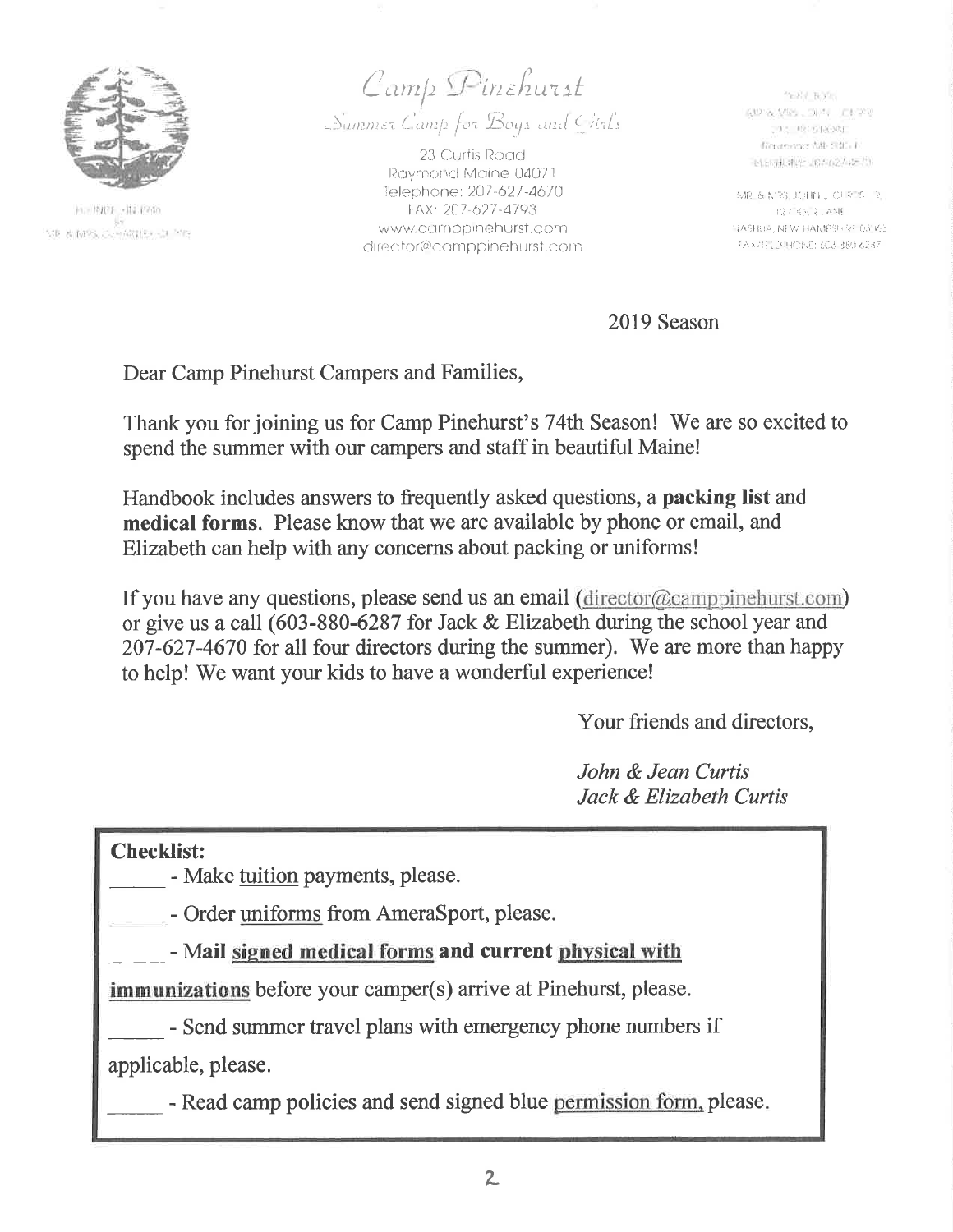#### ARRIVAL & DEPARTURE TIMES:

#### ARRIVAL:

All camper weeks begin and end on Sundays. You will pull onto the field where Jack and our fantastic staff will greet your camper(s), and staff will carry all the gear to the cabin. Campers should arrive between 10:00am and 11:00am. This will give everyone time to get organized and comfortable in the cabin before lunch at 12:30.

#### DEPARTURE:

Departing campers will be ready on Sunday as of 9:30am. They should be picked up before 11:00. You'll find the whole camp on the field with soccer balls and frisbees !

#### DAILY PHOTOS:

Pictures are taken daily of campers engaged in different activities at Pinehurst. Family and friends can get a peek at the fun, and campers love to see the picfures when they return home from Pinehurst. Jack keeps them on the site so campers can look at earlier years, too!

## MAKING TUITION PAYMENTS:

Payments are due May  $1<sup>st</sup>$ . Checks should be mailed to Camp Pinehurst, 12 Cider Lane, Nashua, NH 03063. (Any balance not paid by June  $1<sup>st</sup>$  will result in a \$100 dollar late fee.)

Payments can also be made by credit card. On the Camp Pinehurst site, under Sessions & Prices, click the make payment link. This brings you to Simply Easier Payments (our secure payment provider) where you can also pay with an electronic check (ACH).

Note: If you desire to wire money to the Camp Pinehurst account instead, please contact the directors for instructions.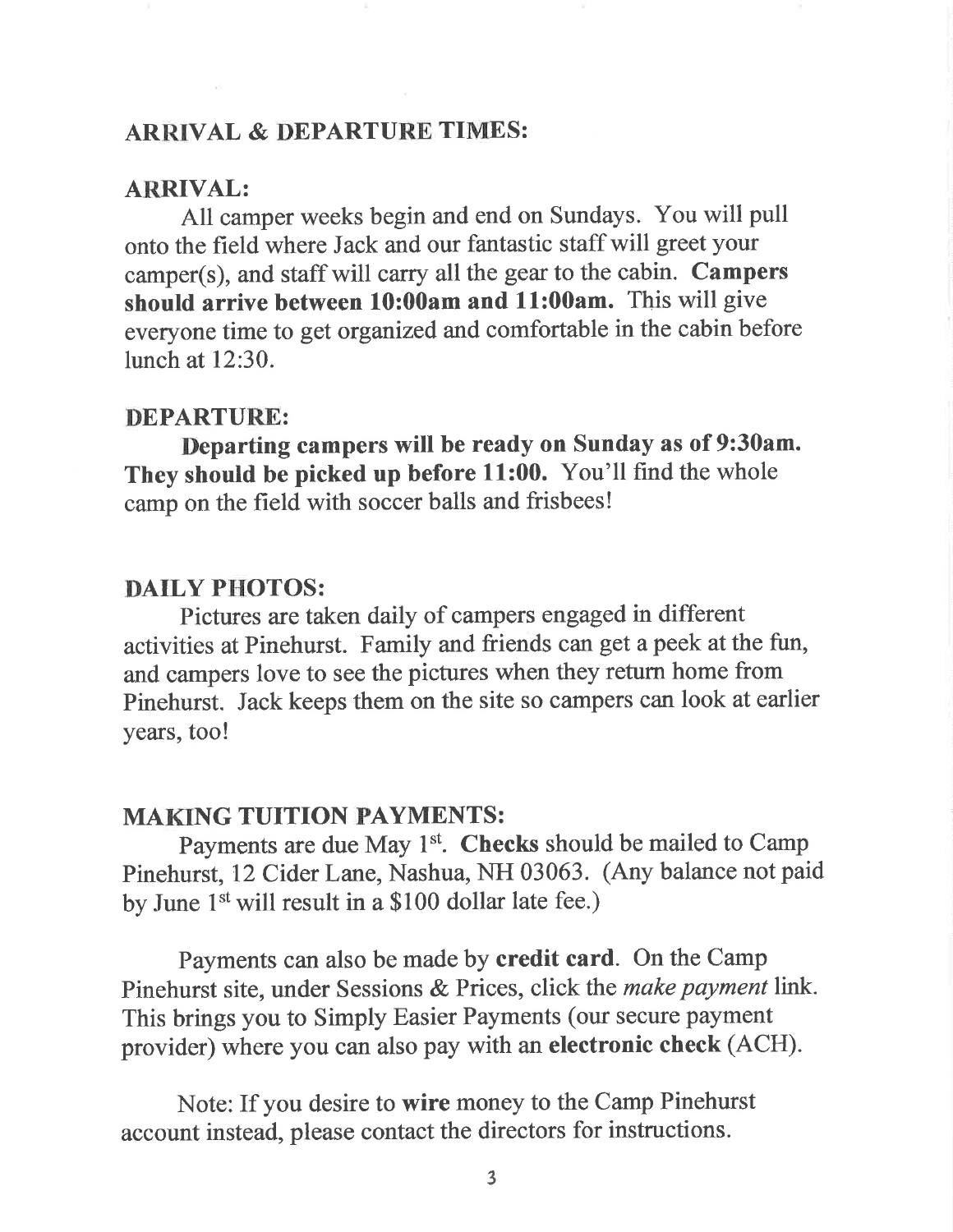## MEDICAL FORM REQUIREMENTS:

- \*\*The Camp Pinehurst Medical Form is required and your signature for parent authorization is essential!  $**$
- \*\*Please include a current physical (must be less than one year old) along with immunization records. These are required!\*\*
- The Physician's Health Form is also enclosed. This is needed for campers who will be taking medication and especially if they have authorization to self-administer emergency medications, such as an asthma inhaler or an epinephrine pen. Both the physician and parent should complete the health form.
- o Please mail medical forms and fuition to Camp Pinehurst,12 Cider Lane, Nashua, NH 03063. (The nurse definitely appreciates having health histories and required signatures before opening day!)
- $\bullet$  Forms mailed after June 1<sup>st</sup> should be mailed to Camp Pinehurst,23 Curtis Road, Raymond, ME 04071.

# SUMMER ADDRESSES and TRAVEL PLANS:

If you will be traveling, please provide us with an itinerary. If grandparents or other family members will be responsible for your camper(s) in your absence, wo must have their names and contact information on file at Pinehurst. Please inform us of any changes of address, telephone numbers, or email addresses.

## UNIFORMS:

Uniforms are ordered directly from AmeraSport; they are not sold at camp. Using the Packing List will help you to determine each camper's needs (please contact AmeraSport with questions about sizes and Elizabeth with any other questions!). Thank you for labeling ALL articles of clothing and belongings.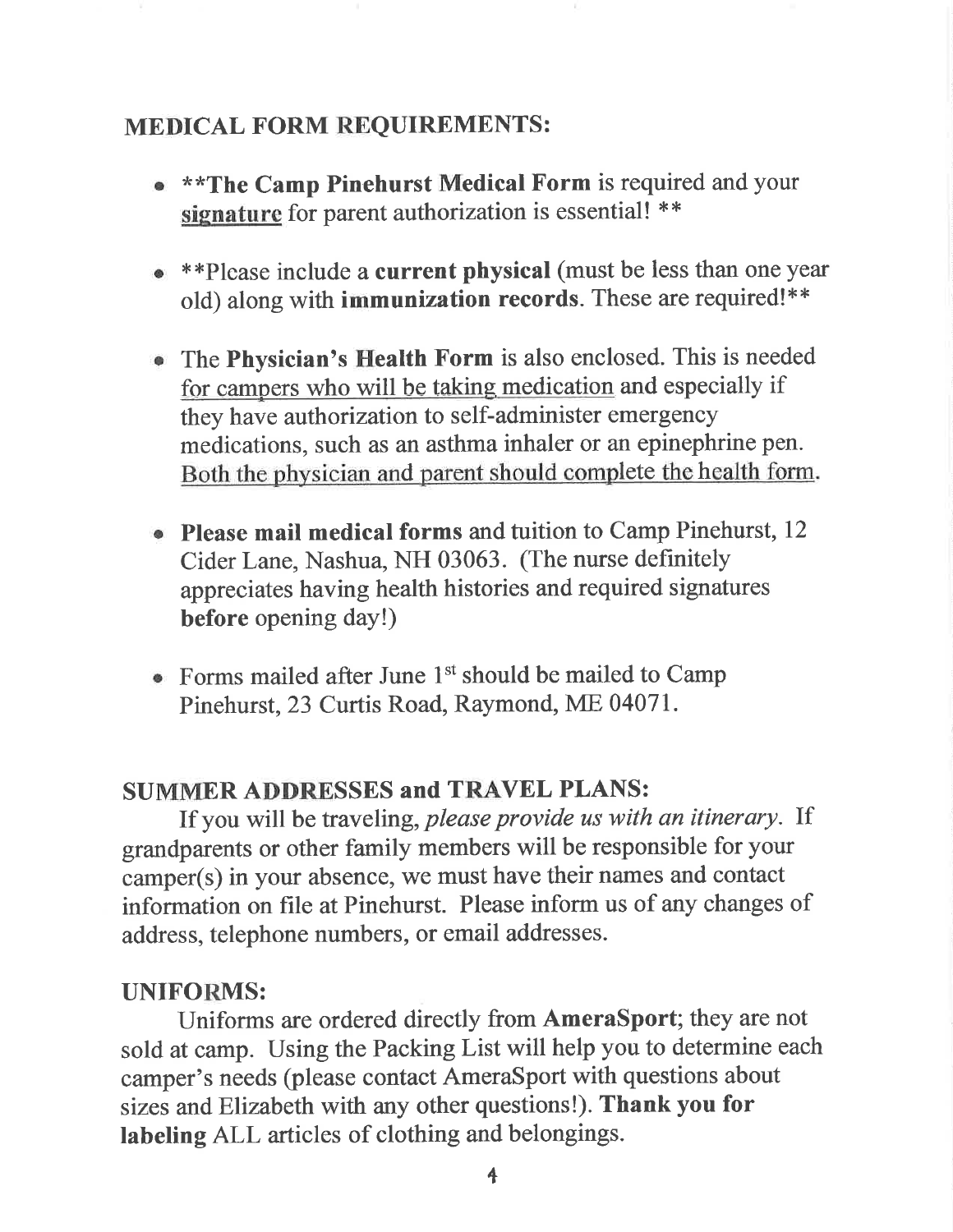# GAMP POLICIES

SPENDING MONEY - Campers do not need any spending money (no trips to the mall!). The camp and directors will not be responsible if this rule is violated.

PASSPORTS - The directors will store passports, travel money, and cell phones in the camp safe for campers who are traveling.

TELEPHONE CALLS - The only telephone calls for campers are for birthdays (or family emergencies, of course).

**REACHING the DIRECTORS** – If parents wish to inquire about their children or discuss specific situations, please call (207) 627-4793 or email  $(director@camppinehurst.com)$ .

## **ELECTRONICS -**

- . Cell phones and electronic games are NOT PERMITTED at Pinehurst.
- Electronic music devices  $-$  although permitted  $-$  are not the responsibility of Camp Pinehurst and must be labeled.

## MAIL and PACKAGES -

- Mail call is a highlight of the day; we make a big production out of it each evening after the meal! Campers love to receive a letter or a postcard!
- Food packages should NOT be sent to campers!
- Chewing gum and candy are not permitted.
- . Email correspondence is for contacting directors. Campers do not have access to the lnternet or email while at camp.

MAIL IDEAS: Letters, post cards, books, comic books, magazines, puzzles, comics from the newspaper, card games, and board games. Please label all items!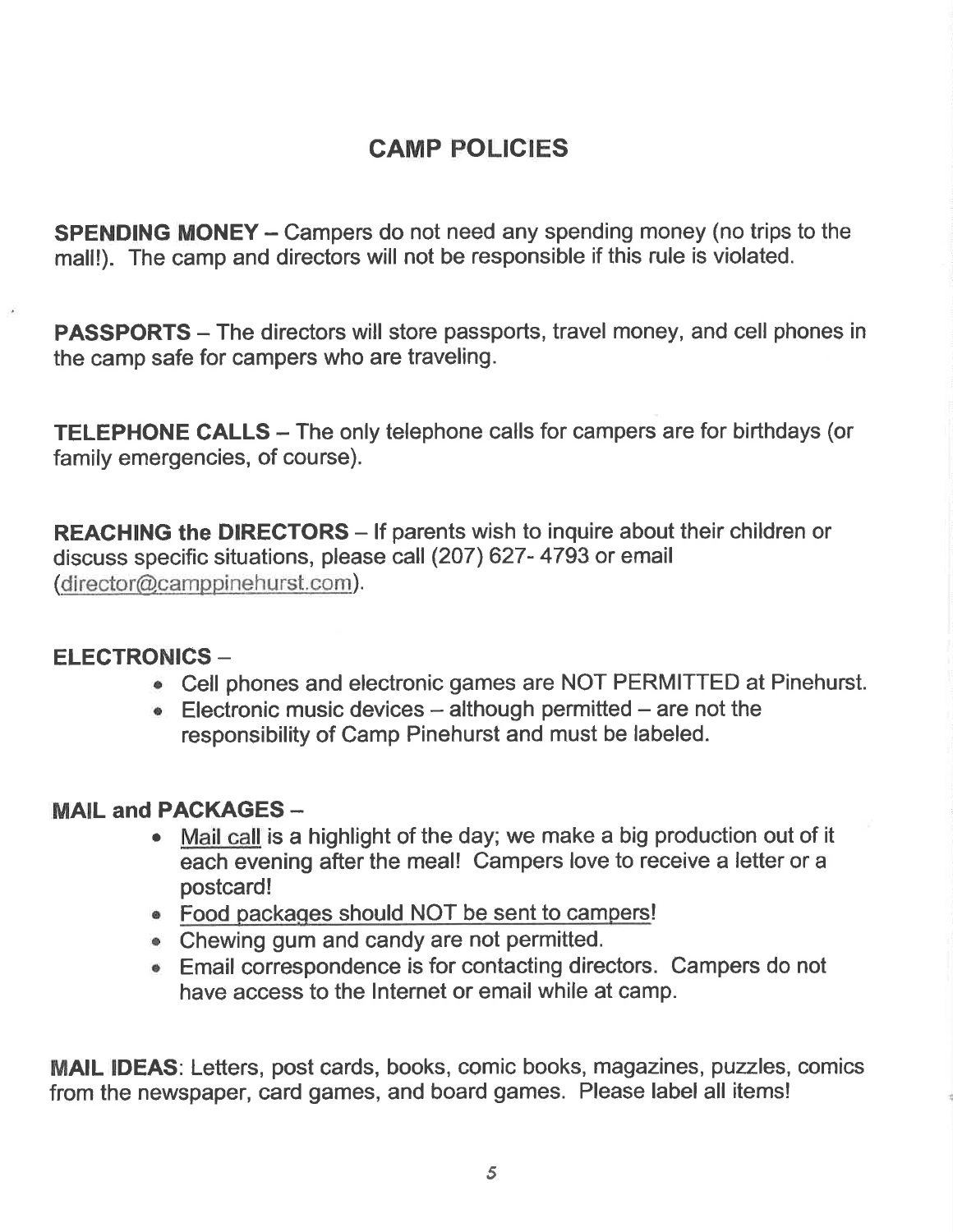#### CAMPER PERMISSIONS 2OI9

Please note: Any permission, such as having someone other than a parent collect the camper(s) at the end of camp, must be submitted in writing to the directors prior to pick-up day and must indicate the name and relationship of the person to the camper.

|                          | (person's name) is |
|--------------------------|--------------------|
| permitted to pick up     | (camper) on        |
| (date).                  |                    |
|                          | (person's name) is |
| NOT permitted to pick up | (camper).          |

WHITE WATER RAFTING YES NO If your camper is 10 years of age or older and is a camper for five (5) weeks or more at Pinehurst, this camper is eligible to take the white water rafting trip. There is an additional charge for this trip. Prior to the trip, you will be sent a separate permission and release form from the rafting company requiring a parent's signature in addition to your signature below issued to Camp Pinehurst.

Signed Parent or Guardian

I have read and discussed the Camp Policies with my camper. Signed

Parent or Guardian

Thank you for signing and returning this form with tuition check (or having made a payment through Simply Easier Payments) and with completed and signed medical form(s) and immunizations:

> Before June 1st Camp Pinehurst 12 Cider Lane Nashua, NH 03063

After June 1st Camp Pinehurst 23 Curtis Road Raymond, ME 04071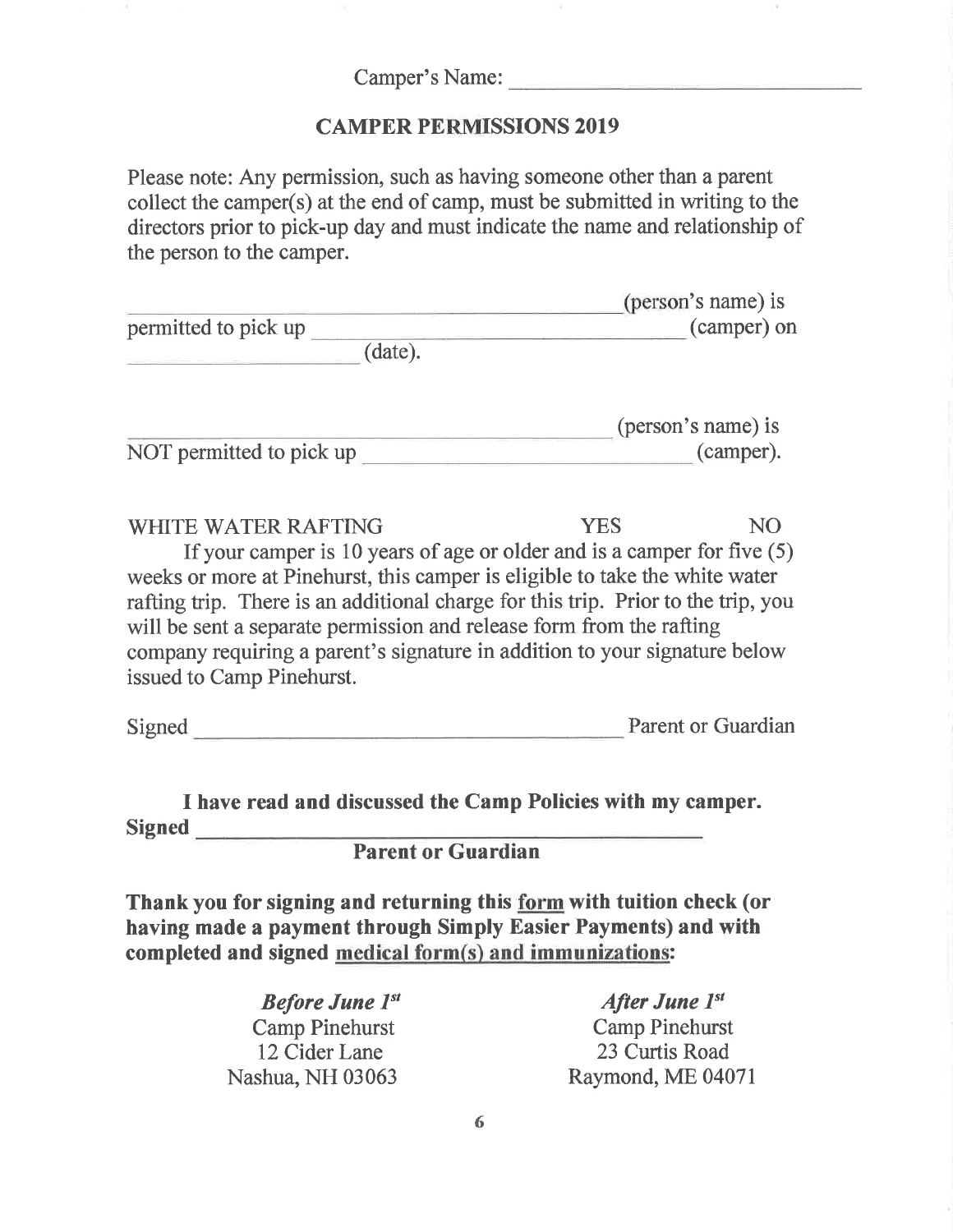# PACKING for PINEHURST

PLEASE label everything from fishing rods and tennis racquets to Pinehurst shirts and underwear!! For clothing, either use nametapes or a laundry-marking pen. A Sharpie works well for labeling other equipment. Also, a complete **packing list** will help us find all of your camper's items when it's time to return from camp! Please send one with your camper(s).

#### The Basics:

- . 6 (or more) Pinehurst t-shirts
- . 4 shorts of choice
- . 1 Pinehurst hooded sweatshirt
- . 1 pair of Pinehurst sweatpants
- $\bullet$  1 WHITE Pinehurst laundry bag

#### Other Needed Clothing:

- . 3 (or more) bathing suits (Girls' suits must cover midriff, please!)
- 9 pairs of socks
- . 9 pairs of undergarments
- o 2 pairs of pajamas
- . Optional -bathrobe
- . Long sleeve shirt(s)
- . 3 extra t-shirts
- . Extra shorts
- . 2 pairs jeans/pants
- ö Extra sweatshirt/hoodie
- $\bullet$  1 warm jacket and/or fleece
- . Rain jacket

#### Towels and Bedding:

- . 3 Blankets
- o 1 Pillow
- . 2 Pillowcases
- 2 sets of TWIN sheets
- $\bullet$  4 towels

#### **Footwear:**

- 1 pair of flip flops
- 1 pair of sandals
- . 2 pairs of sneakers
- . Optional- hiking boots & cleats

#### Other Gear:

- Duffle bags (for packing- please no trunks or suitcases!)
- 1 Sleeping bag (overnight trips)
- 1 Flashlight (extra batteries)
- . Shower caddy or toiletry kit
- 1 Toothbrush & toothpaste
- . 1 Bar of soap (travel container)
- 1 Shampoo
- Other toiletries<br>• 1 Water bottle
- 
- Baseball cap
- . Tennis racquet, 1 can tennis balls
- . Books, stationery, pens, stamps, addresses
- . Fishing equipment
- Optional- swim goggles/mask, swim fins, baseball glove & shin guards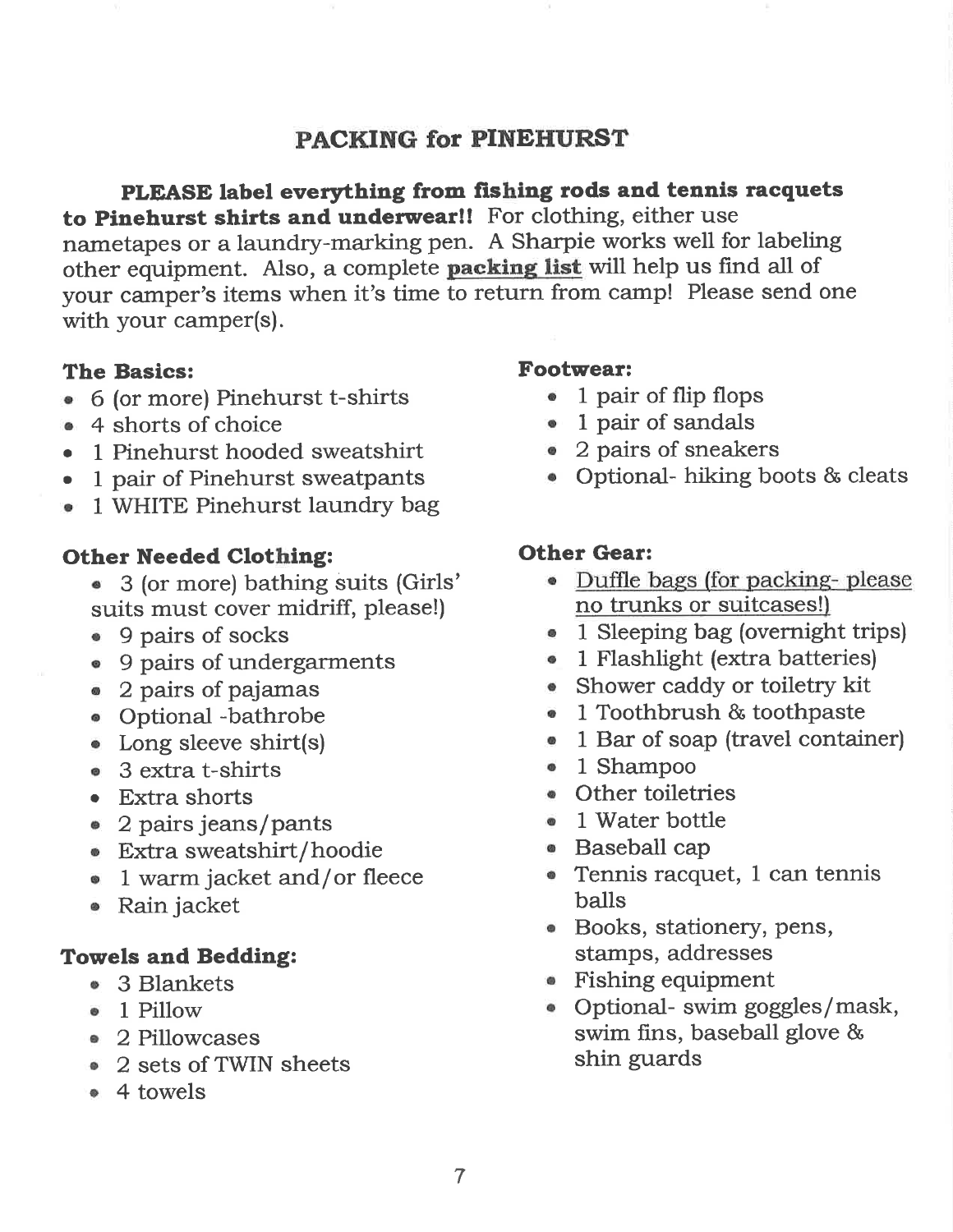## AIR TRAVEL ARRANGEMENTS

To make arrivals easier for everyone concerned, please try to schedule flights in the following manner.

ARRIVALS- Flights should be scheduled to arrive in PORTLAND, MAINE, in the late afternoon or early evening on the day your child will begin camp.

DEPARTURES- Departing flights should be scheduled for the morning, before noon, of the day leaving camp.

The requested timing of arrivals and departures is necessary in order for us to provide transportation service to and from the airport. It is a 45-minute ride each way. There is a taxi fee charged of  $$40.$ 

## ALL FLIGHTS MUST HAVE PORTLAND, MAINE, AS THEIR FINAL DESTINATION. A Pinehurst representative or director will meet the camper at that point.

UNACCOMPANIED MINORS can request assistance from the airlines for transfers and delivery at final destinations. Parents must sign and pre-pay for this service in advance. Please indicate that the camper will be met by a "representative of Camp Pinehurst" or Mr. or Mrs. Curtis.

TICKETS and PASSPORTS, etc. will be stored in the camp safe until needed for the return trip. Flights will be reconfirmed.

ALL FLIGHTS must be confirmed in writing with the directors including information for airline, flight #, departure and arrival times. lf using connecting flights, please send us an itinerary. PLEASE DO THIS BEFORE JUNE 15TH.

CALL the directors if there are any changes in your written plan or if you have any questions as you plan air travel, please and thank you!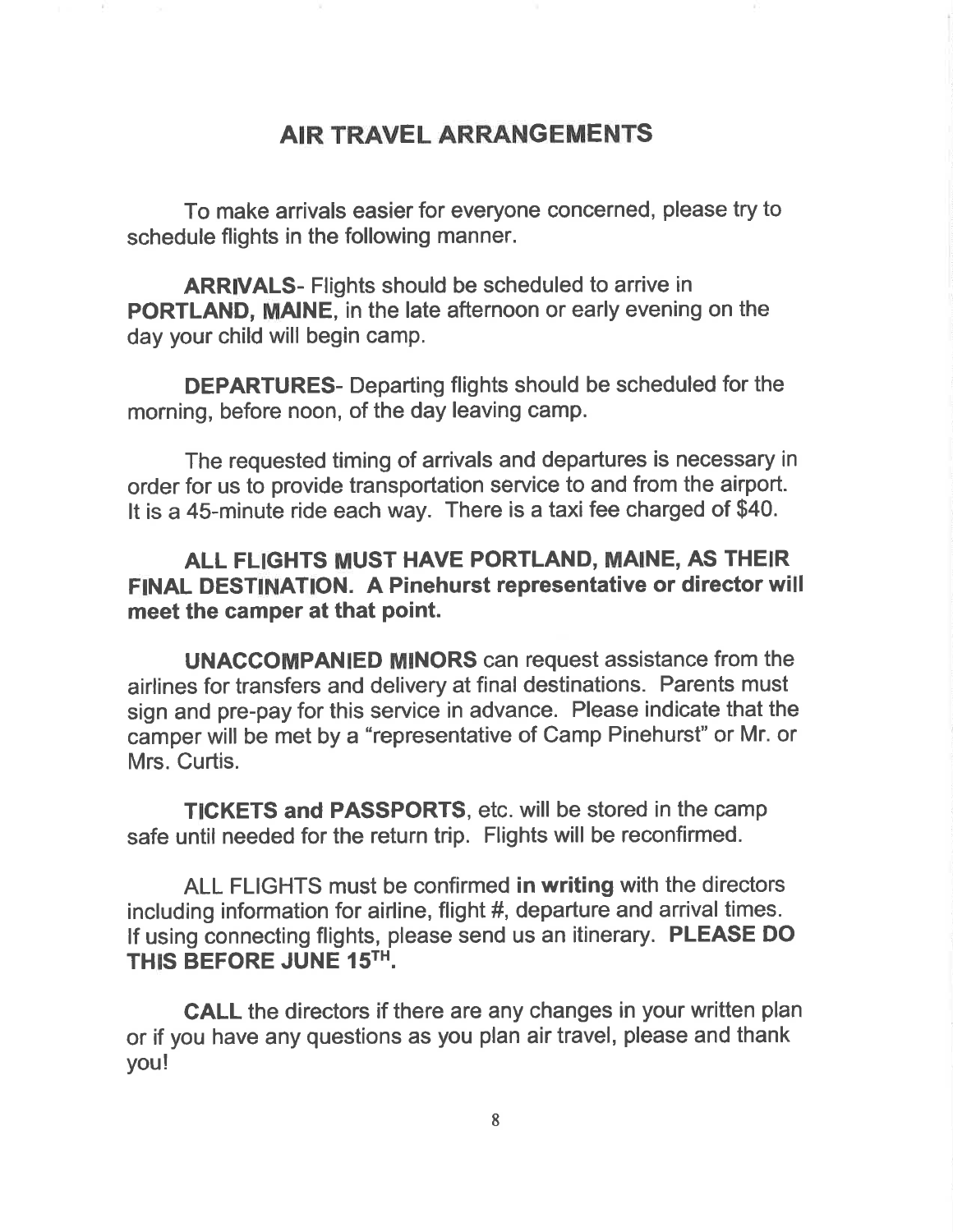#### DIRECTIONS TO CAMP PINEHURST

- A. From Boston Area: Route 128 to I-95 North. Continue to New Hampshire Turnpike and Maine Turnpike.
- B. From Connecticut and New York area: Route 84 from Hartford to the Mass. Pike. From Mass Pike take exit 10 (Auburn-Worcester) onto Rt. 290. Follow 290 to Rt. 495 North. Proceed to I-95 North at New Hampshire Turnpike. Then on to Maine Turnpike. After Portland, Maine, be sure to stay straight on the Maine Turnpike, which is now 95 North, until Exit 63  $(formerly Ext 11)$ .
	- 1. Leave Maine Turnpike at Exit 63 in Gray. At the traffic light after the tollbooth, turn LEFT onto Rte. 202. Move over to the right hand lane and at the first traffrc light go RIGHT onto Rte. 264.
	- 2. Travel Rte. 26A for 1.4 miles to the junction of Rte. 26. As the road bears left, Rte. 26A becomes Rte. 26. Follow Rte. 26 for 2.9 miles to a blinker light. Turn LEFT at blinker onto NORTH RAYMOND RD. Travel 4.8 miles to your second left and turn LEFT onto LEDGE HILL ROAD.
	- 3. Proceed on Ledge Hill for 0.8 mile and be very cautious as you approach a SHARP RIGHT onto SPILLER HILL ROAD. Continue for 1.7 miles and as you come to a "T" in the road, bear LEFT onto RAYMOND HILL ROAD.
	- 4. Travel 0.4 and take the first RIGHT onto CONESCA RD.
	- 5. Travel one mile and you will see the tall green Pinehurst sign. Turn LEFT onto the camp road. Parking will be on your right on the athletic field.

The total distance from the Gray exit to camp is approximately 12 miles. Please call if you have difficulty. The Camp Pinehurst phone number is (207) 627 -4670 and we are in Raymond, Maine, on Crescent Lake.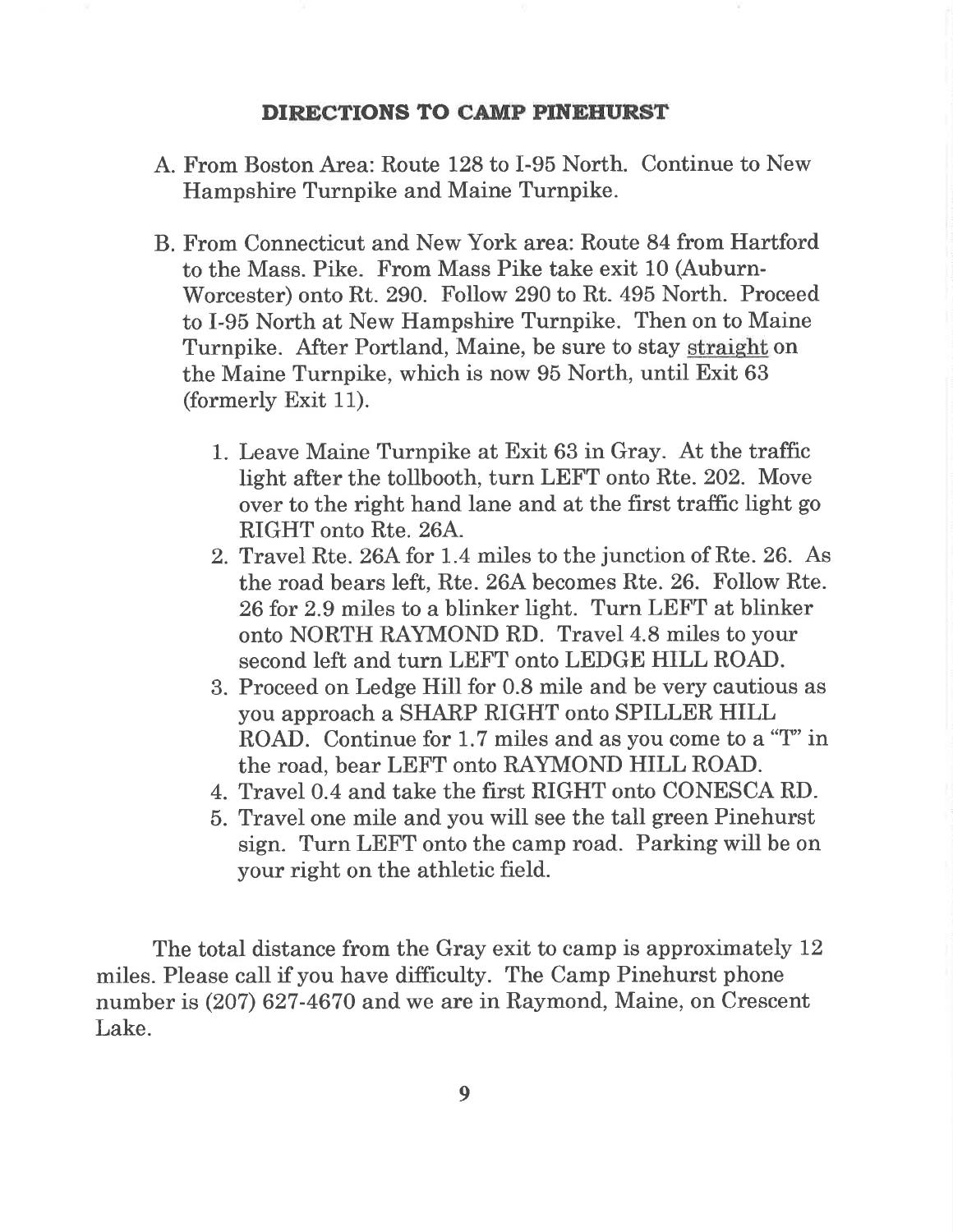# PARENT PERMISSION FORM

#### USE OF SELF-ADMINISTERED EMERGENCY MEDICATION

As the parent or guardian of <u>contract the camper Name</u>

during his/her time at camp, the above listed camper is permitted to have readily available (carry or possess outside of the regular supervision of the camp's health staff) and self-administer as medically necessary: (Circle all that apply or list other emergency self-medication device.)

- a. Asthma lnhaler
- b. Epinephrine Pen
- c. Other (please list)

I have read the State of Maine Law as listed below and confirm that my child has the knowledge and the skills to safely have readily available and self-administer the indicated emergency medication in camp.

Parent or Guardian signature **Date** Date

Summary of Maine Law on Self-Administration of Emergency Medications

Recreational camps for children; emergency medication. A recreational camp for boys or girls must have a written policy authorizing campers to self-administer emergency medication, including, but not limited to, an asthma inhaler or an epinephrine pen. The written policy must include the following requirements:

A, A camper who self-administers emergency medication must have the prior written approval of the camper's primary health care provider and the camper's parent or guardian;

B. The camper's parent or quardian must submit written verification to the camp from the camper's primary health care provider confirming that the camper has the knowledge and the skills to safely self-administer the emergency medication in camp;

C. The camp health staff must evaluate the camper's technique to ensure proper and effective use of the emergency medication in camp; and

D. The emergency medication must be readily available to the camper.

The full statute may be viewed at:

http://janus.state.me.us/legis/statutes/22/title22sec2496.html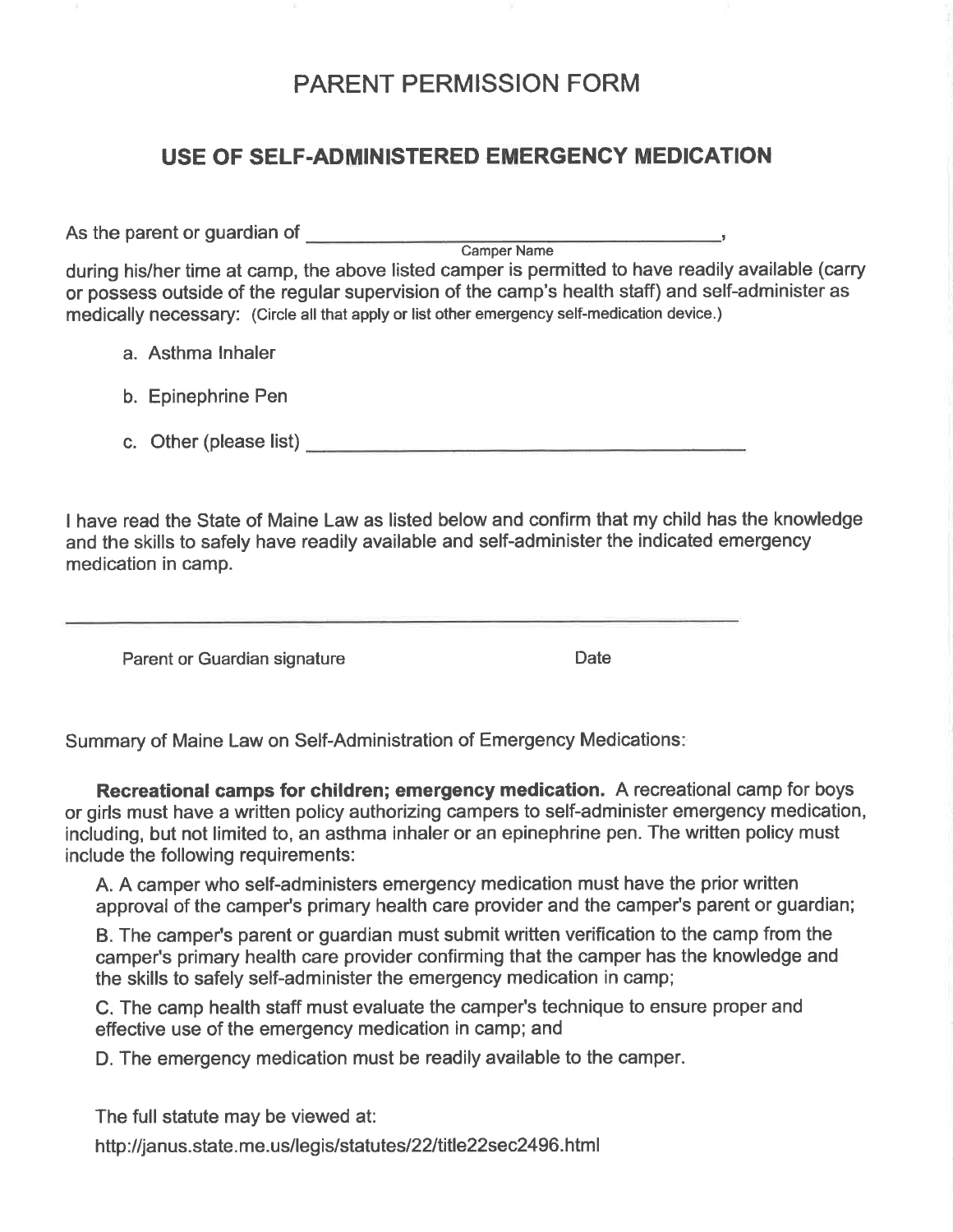#### PHYSICIAN'S HEALTH FORM for CAMP PINEHURST TO BE COMPLETED BY A LICENSED PHYSICIAN ATTACH COPY OF CURRENT IMMUNIZATIONS AND INSURANCE CARD FRONT/BACK

\_ DATE OF BIRTH:

Children cannot attend Camp Pinehurst without a current medical form on file. You may also attach a doctor's office generic sports physical form if available,

Name of the Physician: Tel

Address: and the contract of the contract of the contract of the contract of the contract of the contract of the contract of the contract of the contract of the contract of the contract of the contract of the contract of t

#### MEDICATIONS:

 $\sqcup$  This camper will not take any medications on a daily basis while attending camp.  $\Box$  This camper will take the following medications while at camp:

| -- -------<br>Name of med | Date    | - -<br>Reason for taking it | When is it given           | <b>Amount or</b> | How is it given |
|---------------------------|---------|-----------------------------|----------------------------|------------------|-----------------|
|                           | Started |                             |                            | dose given       |                 |
|                           |         |                             | <b>DAs Needed (PRN)</b>    |                  |                 |
|                           |         |                             | $\sqcup$ Breakfast         |                  |                 |
|                           |         |                             | $\Box$ Lunch               |                  |                 |
|                           |         |                             | $\sqcup$ Dinner            |                  |                 |
|                           |         |                             | $\Box$ Bedtime             |                  |                 |
|                           |         |                             | □ Other time ------------- |                  |                 |
|                           |         |                             | □ As Needed (PRN)          |                  |                 |
|                           |         |                             | $\square$ Breakfast        |                  |                 |
|                           |         |                             | $\Box$ Lunch               |                  |                 |
|                           |         |                             | $\Box$ Dinner              |                  |                 |
|                           |         |                             | <b>E</b> Bedtime           |                  |                 |
|                           |         |                             | □ Other time ------------- |                  |                 |
|                           |         |                             | As Needed (PRN)            |                  |                 |
|                           |         |                             | □ Breakfast                |                  |                 |
|                           |         |                             | $\sqcup$ Lunch             |                  |                 |
|                           |         |                             | $\Box$ Dinner              |                  |                 |
|                           |         |                             | $\sqcup$ Bedtime           |                  |                 |
|                           |         |                             | □ Other time ------------- |                  |                 |
|                           |         |                             | $\Box$ PRN                 |                  |                 |
|                           |         |                             | $\Box$ Breakfast           |                  |                 |
|                           |         |                             | □ Lunch                    |                  |                 |
|                           |         |                             | $\Box$ Dinner              |                  |                 |
|                           |         |                             | $\Box$ Bedtime             |                  |                 |
|                           |         |                             | □ Other time ------------- |                  |                 |
|                           |         |                             | $\Box$ PRN                 |                  |                 |
|                           |         |                             | □ Breakfast                |                  |                 |
|                           |         |                             | $\Box$<br>Lunch            |                  |                 |
|                           |         |                             | $\sqcup$ Dinner            |                  |                 |
|                           |         |                             | $\sqcup$ Bedtime           |                  |                 |
|                           |         |                             | □ Other time -----------   |                  |                 |

Please comment on any current health problems that we would need to know about

#### HEALTH CARE RECOMMENDATIONS BY LICENSED MEDICAL PHYSICIAN

I examined

Chiìd's Name Date

BP Height Weight:

The above named child may participate in the full camp program without restrictions. The above named child may participate with the following restrictions:

Signature of Licensed Physician: